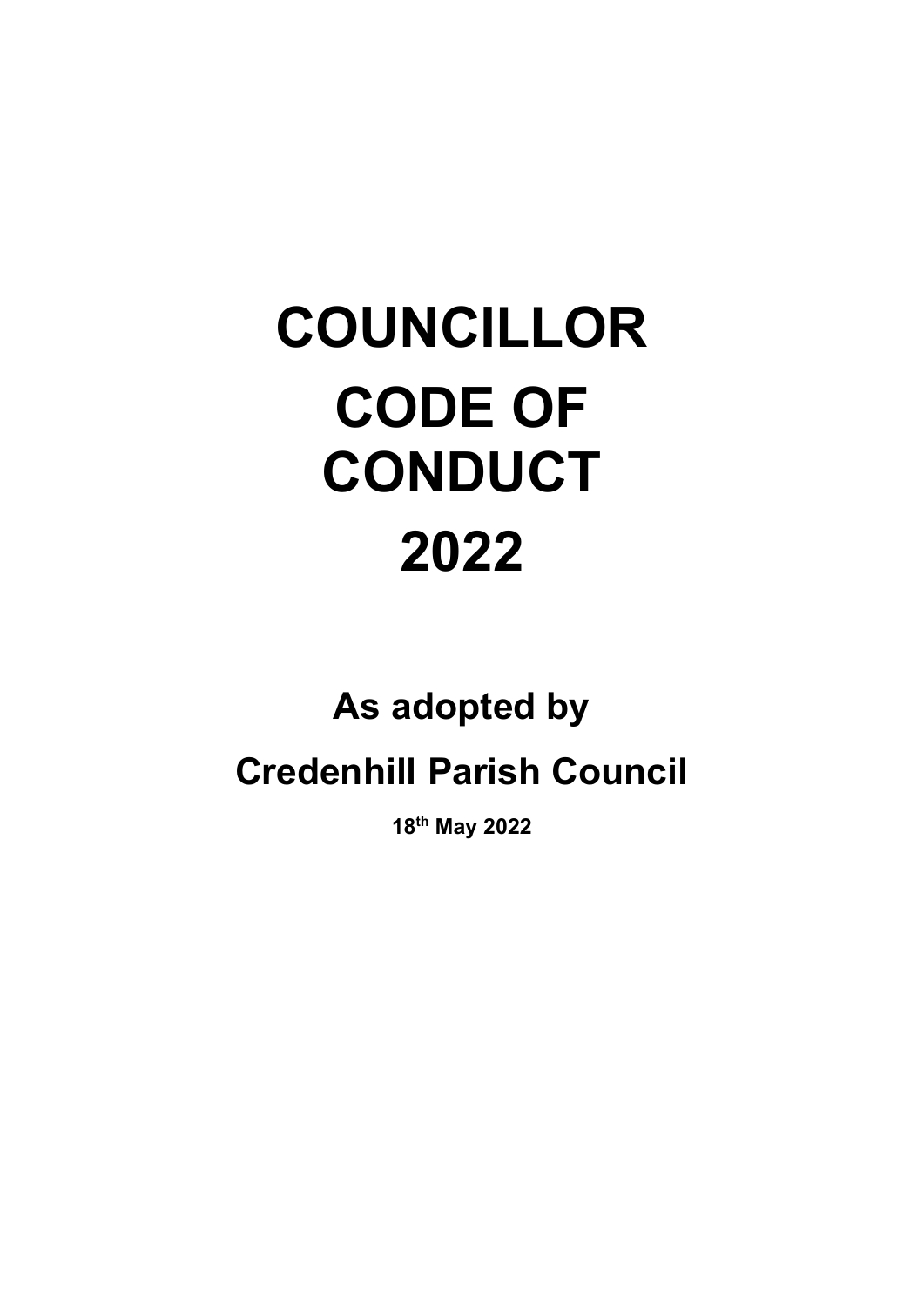## Councillor Code of Conduct

#### 1. Introduction

1.1. This code has been adopted by the council as required by section 27 of the Localism Act 2011. The Council has a statutory duty to promote and maintain high standards of conduct by members and co-opted members of the council. The code sets out the standards that the council expects members to observe.

#### 2. Who does the code apply to?

2.1. The code applies to all members of the council and to all co-opted members of any committee, subcommittee, or joint committee.

#### 3. When does the code apply?

3.1. The code applies whenever a member is acting in their capacity as a member, a representative of the council or when they claim to act or give the impression of acting as a member or representative of the council. It does not seek to regulate what members do in their purely private and personal lives, unless such conduct brings the council into disrepute.

#### 4. What standards of conduct are members required to observe?

4.1. When carrying out their role members should always act in accordance with the seven principles of public life, the council's PEOPLE values and the following standards: The seven principles of public life, the council's PEOPLE values and the following standards;

|              | The seven principles of public life                                                                                                                                                                                                                                                                                                                                   | <b>Standards of conduct</b>                                                                                                                                                                                                                                                                                                                                                                                                                                                                                                                                                                                                                                                  |  |  |  |
|--------------|-----------------------------------------------------------------------------------------------------------------------------------------------------------------------------------------------------------------------------------------------------------------------------------------------------------------------------------------------------------------------|------------------------------------------------------------------------------------------------------------------------------------------------------------------------------------------------------------------------------------------------------------------------------------------------------------------------------------------------------------------------------------------------------------------------------------------------------------------------------------------------------------------------------------------------------------------------------------------------------------------------------------------------------------------------------|--|--|--|
| A            | <b>Selflessness</b>                                                                                                                                                                                                                                                                                                                                                   | A.1 Serve the public                                                                                                                                                                                                                                                                                                                                                                                                                                                                                                                                                                                                                                                         |  |  |  |
|              |                                                                                                                                                                                                                                                                                                                                                                       | A.2 Only take decisions in the public interest                                                                                                                                                                                                                                                                                                                                                                                                                                                                                                                                                                                                                               |  |  |  |
|              | Holders of public office should act                                                                                                                                                                                                                                                                                                                                   | A.3 Treat everyone that they deal with equally and with                                                                                                                                                                                                                                                                                                                                                                                                                                                                                                                                                                                                                      |  |  |  |
|              | solely in terms of the public interest.                                                                                                                                                                                                                                                                                                                               | respect and courtesy                                                                                                                                                                                                                                                                                                                                                                                                                                                                                                                                                                                                                                                         |  |  |  |
| B            | Integrity<br>Holders of public office must avoid                                                                                                                                                                                                                                                                                                                      | B.1 Should declare and resolve their interests in accordance<br>with the law and with the provisions of this code of<br>conduct.                                                                                                                                                                                                                                                                                                                                                                                                                                                                                                                                             |  |  |  |
|              | placing themselves under any<br>obligation to people or organisations<br>that might try inappropriately to<br>influence them in their work. They<br>should not act or take decisions in order<br>to gain financial or other material<br>benefits for themselves, their family, or<br>their friends. They must declare and<br>resolve any interests and relationships. | B.2 Should not place themselves in a position where they<br>either are, or give the appearance that they are, under<br>any financial or other obligation to anyone that might<br>seek to influence them in the performance of their duties<br>as a member<br>B.3 Should not act or take decisions in order to (or attempt to)<br>confer or secure an advantage, disadvantage, financial<br>gain or other material benefits for themselves, their<br>family or close associations<br>B.4 Should declare gifts and hospitality that they are offered<br>whether accepted or not where the value exceeds £20<br>B.5 Maintain confidentiality and not disclose information given |  |  |  |
|              |                                                                                                                                                                                                                                                                                                                                                                       | to them in confidence.                                                                                                                                                                                                                                                                                                                                                                                                                                                                                                                                                                                                                                                       |  |  |  |
| $\mathsf{C}$ | Objectivity                                                                                                                                                                                                                                                                                                                                                           | C.1 Act and take decisions impartially, fairly and on merit,<br>using the best evidence and without discrimination or                                                                                                                                                                                                                                                                                                                                                                                                                                                                                                                                                        |  |  |  |
|              | Holders of public office must act and<br>take decisions impartially, fairly and on<br>merit, using the best evidence and<br>without discrimination or bias                                                                                                                                                                                                            | bias                                                                                                                                                                                                                                                                                                                                                                                                                                                                                                                                                                                                                                                                         |  |  |  |
| D            | Accountability                                                                                                                                                                                                                                                                                                                                                        | D.1 Be accountable to the public for their decisions and<br>actions                                                                                                                                                                                                                                                                                                                                                                                                                                                                                                                                                                                                          |  |  |  |
|              | Holders of public office are accountable                                                                                                                                                                                                                                                                                                                              | D.2 Co-operate fully with any scrutiny appropriate to their                                                                                                                                                                                                                                                                                                                                                                                                                                                                                                                                                                                                                  |  |  |  |
|              | to the public for their decisions and                                                                                                                                                                                                                                                                                                                                 | particular role or office                                                                                                                                                                                                                                                                                                                                                                                                                                                                                                                                                                                                                                                    |  |  |  |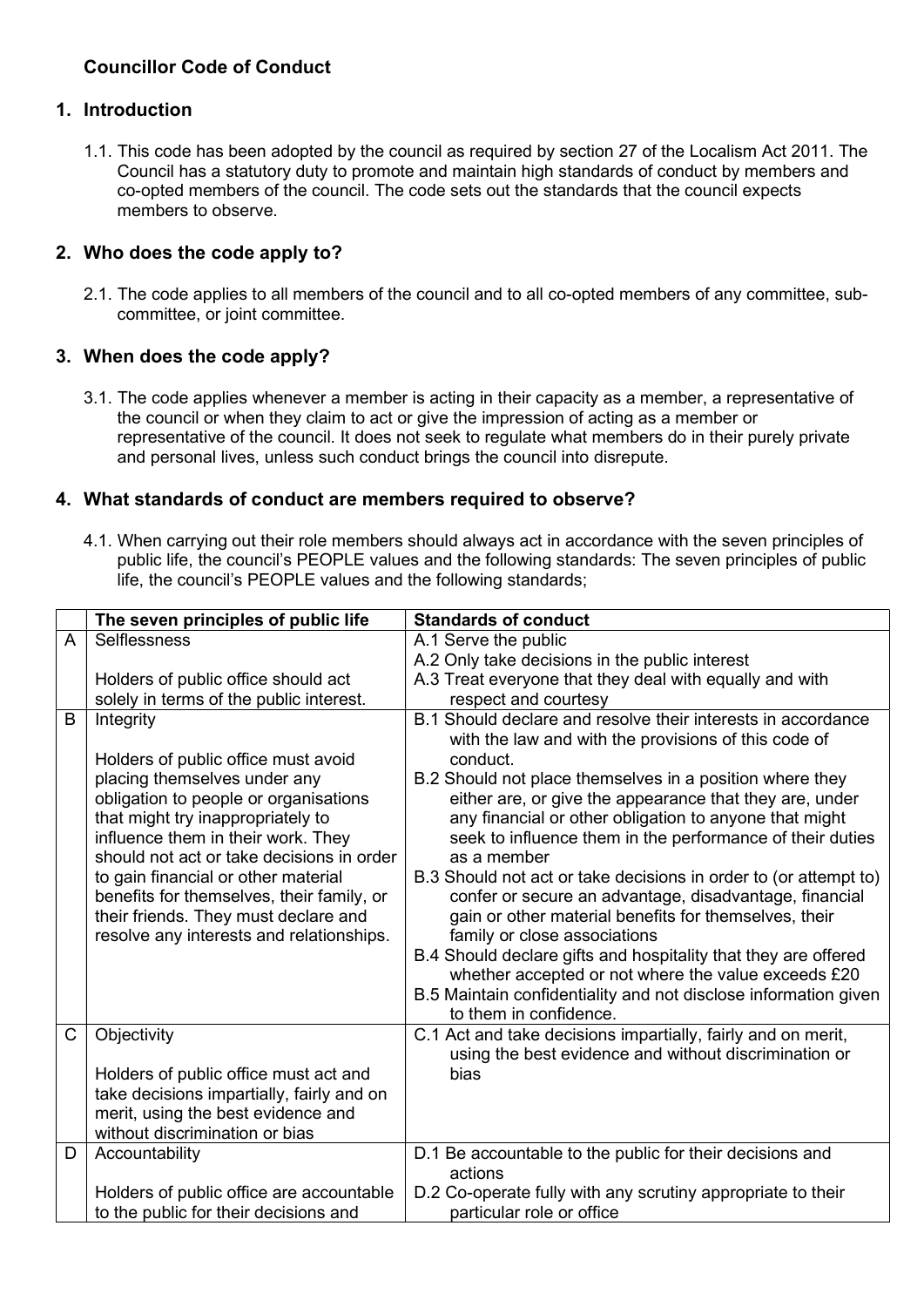|   | actions and must submit themselves to           | D.3 Act in accordance with the member and officer relations<br>code                                                                                      |
|---|-------------------------------------------------|----------------------------------------------------------------------------------------------------------------------------------------------------------|
|   | the scrutiny necessary to ensure this.          | D.4 Act in accordance with the constitution procedural rules<br>and codes                                                                                |
|   |                                                 | D.5 Do not prevent another person from gaining access to<br>information to which that person is entitled to by law                                       |
| E | <b>Openness</b>                                 | E.1 Be as open as possible about their decisions and actions<br>and should give reason for their decisions and actions                                   |
|   | Holders of public office should act and         | E.2 Complete and maintain an up to date register of interests                                                                                            |
|   | take decisions in an open and                   | E.3 Do draw attention to any code of conduct interest when                                                                                               |
|   | transparent manner. Information should          | performing their duties as a member                                                                                                                      |
|   | not be withheld from the public unless          | E.4 Do not bully, harass, intimidate or attempt to intimidate                                                                                            |
|   | there are clear and lawful reasons for          | any person                                                                                                                                               |
|   | so doing.                                       |                                                                                                                                                          |
| F | Honesty                                         | F.1 Be truthful                                                                                                                                          |
|   | Holders of public office should be<br>truthful. | F.2 Declare any private interests that relate to their duties as<br>a member and resolve any such conflict in a way that<br>protects the public interest |
|   |                                                 | F.3 Only use the resources of the council in accordance with                                                                                             |
|   |                                                 | the reasonable requirements set out for their use from<br>time to time.                                                                                  |
| G | Leadership                                      | G.1 Actively promote and robustly support leadership<br>principles                                                                                       |
|   | Holders of public office should exhibit         | G.2 Be willing to challenge poor behaviour wherever it occurs                                                                                            |
|   | these principles in their own behaviour.        | G.3 Never undertake any action which would bring the                                                                                                     |
|   | They should actively promote and                | council, members or officers into disrepute                                                                                                              |
|   | robustly support the principles and be          | G.4 Never make vexatious, malicious or frivolous complaints                                                                                              |
|   | willing to challenge poor behaviour             | against other members or anyone who works for, or on                                                                                                     |
|   | wherever it occurs.                             | behalf of, your council.                                                                                                                                 |

#### 5. Code of conduct interests

#### 6. Registerable Interests

- 7. Within 28 days of this Code being adopted by the Council, or the member's election or the co-opted member's appointment (where that is later), he/she shall register with the Monitoring Officer the interests which fall within the categories set out in Schedules 1 and 2.
- 8. Upon the re-election of a member or the re-appointment of a co-opted member, he/she shall within 28 days re-register with the Monitoring Officer any interests in Schedules 1 and 2.
- 9. A member shall register with the Monitoring Officer any change to interests or new interests in Schedules 1 and 2 within 28 days of becoming aware of it.
- 10. A member need only declare the existence but not the details of any interest which the Monitoring Officer agrees is a 'sensitive interest'. A sensitive interest is one which, if disclosed on a public register, could lead the member or a person connected with the member to be subject to violence or intimidation.
- 11. The monitoring officer will maintain a register of interests which can be inspected at Herefordshire Council, Herefordshire Council, Democratic Services, Plough Lane, Hereford, HR4 0LE and found at: http://councillors.herefordshire.gov.uk/mgParishCouncilDetails.aspx?ID=679&LS=3
- 12. The register of interests contains two schedules. Schedule 1 are interests defined by regulations made under section 30(3) of the Localism Act 2011("the Act"), Schedule 2 are interests that Herefordshire Council considers are appropriate to register and disclose.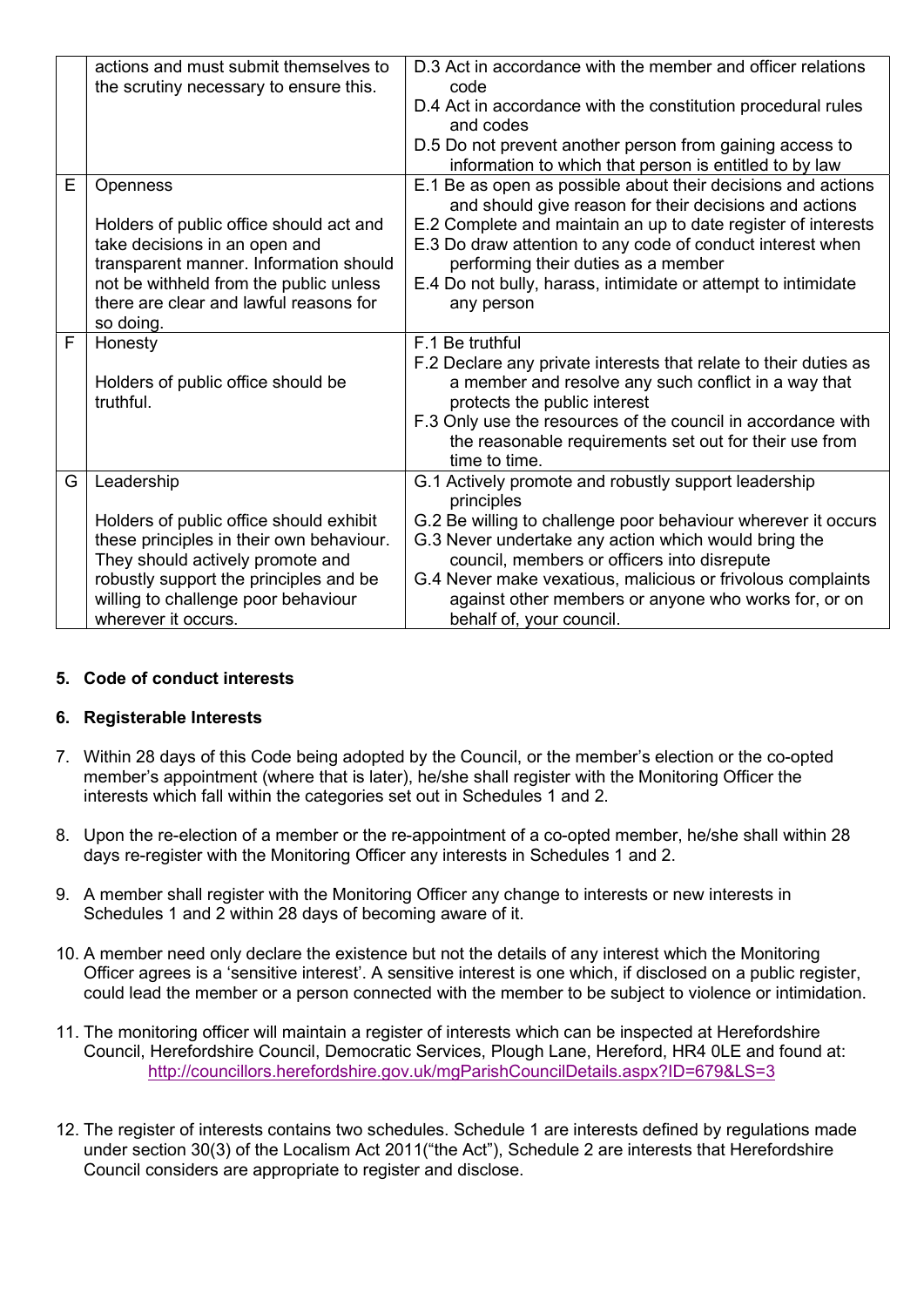13. Schedule 1 Interests (defined as disclosable pecuniary interests under the Act) may be amended from time to time by regulation but at 25 May 2018 were:-

| Employment, office,<br>trade or profession | Any employment, office, trade, profession, or vocation carried out for profit or<br>gain                                                                                                                                                                                                                                                                                                                                                                                                                                                                                                                   |  |  |  |
|--------------------------------------------|------------------------------------------------------------------------------------------------------------------------------------------------------------------------------------------------------------------------------------------------------------------------------------------------------------------------------------------------------------------------------------------------------------------------------------------------------------------------------------------------------------------------------------------------------------------------------------------------------------|--|--|--|
| Sponsorship                                | Any payment or provision of any other financial benefit (other than from the<br>relevant council) made or provided within the relevant period in respect of any<br>expenses incurred by a person in carrying out duties as a member, or towards<br>the election expenses of that person                                                                                                                                                                                                                                                                                                                    |  |  |  |
| <b>Contracts</b>                           | Any contract which is made between the relevant person (or body in which the<br>relevant person has a beneficial interest) and the relevant council<br>1. Under which goods or services are to be provided or works are to be<br>executed; and<br>2. Which has not been fully discharged                                                                                                                                                                                                                                                                                                                   |  |  |  |
| Land                                       | Any beneficial interest in land which is within the area of the relevant council                                                                                                                                                                                                                                                                                                                                                                                                                                                                                                                           |  |  |  |
| <b>Licenses</b>                            | Any licence (alone or jointly with others) to occupy land in the area of the<br>relevant council for a month or longer                                                                                                                                                                                                                                                                                                                                                                                                                                                                                     |  |  |  |
| <b>Corporate tenancies</b>                 | Any tenancy where (to the persons knowledge):<br>1. The landlord is the relevant council; and<br>2. The tenant is a body in which the relevant person has a beneficial interest                                                                                                                                                                                                                                                                                                                                                                                                                            |  |  |  |
| <b>Securities</b>                          | Any beneficial interest in securities of a body where:<br>1. That body (to the persons knowledge) has a place of business or land in<br>the area of the relevant council; and<br>2. Either:-<br>2.1 The total nominal value of the securities exceeds £25,000 or one<br>hundredth of the total issued share capital of that body; or<br>2.2 If the share capital of that body is of more than one class, the total<br>nominal value of the shares in any one class in which the relevant<br>person has a beneficial interest that exceeds one hundredth of<br>the total issued share capital of that class |  |  |  |

#### 14. Schedule 2 interests are:

Membership of any body:

- a) exercising functions of a public nature; or
- b) directed to charitable purposes; or
- c) whose principal purposes include the influencing public opinion or policy (including any political party); or
- d) is not open to the public without formal membership.

This does not include subscription, or membership of any body to which the member is appointed or nominated by the council.

Any gifts or hospitality which the member has been offered by virtue of their office (whether accepted or refused) where in excess of £20.

Trade Union membership.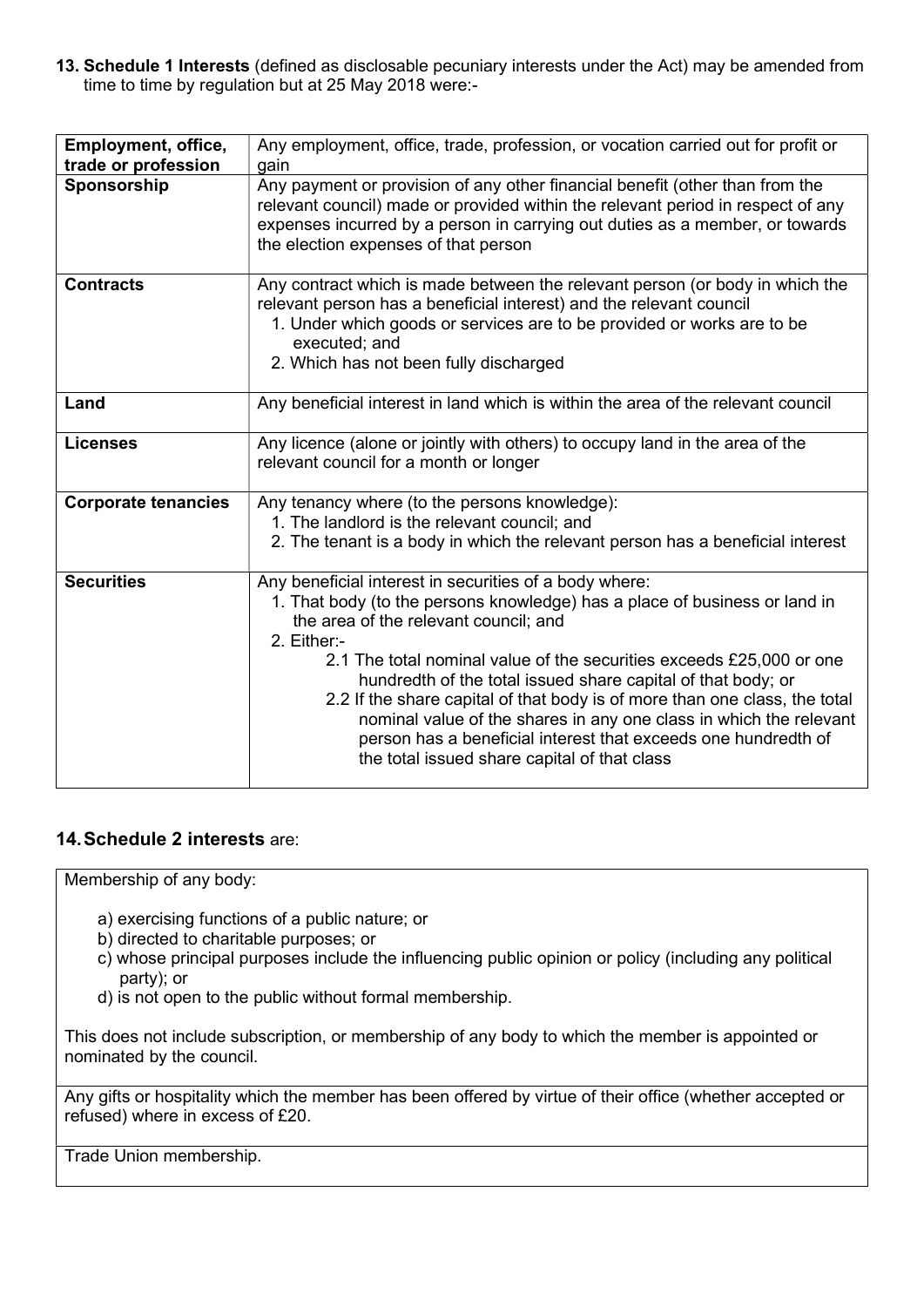#### 15. Other declarable interests

16. If a matter to be considered affects the welfare or financial position (positively or negatively) of the member, a member of their family, and or a close personal associate to a greater extent than others in the member's ward: then there is a requirement to declare such an interest.

## 17. Dispensations

18. On a written request made to the Council's proper officer, the Council may grant a member a dispensation to participate in a discussion and vote on a matter at a meeting even if he/she has an interest in Schedules 1 and 2 if the Council believes that the number of members otherwise prohibited from taking part in the meeting would impede the transaction of the business; or it is in the interests of the inhabitants in the Council's area to allow the member to take part or it is otherwise appropriate to grant a dispensation.

#### 19. Declarations of interests in meetings

20. The below table, article 21, shows how an interest should be treated during a meeting when a matter arises which relates to a registerable or other interest as detailed above.